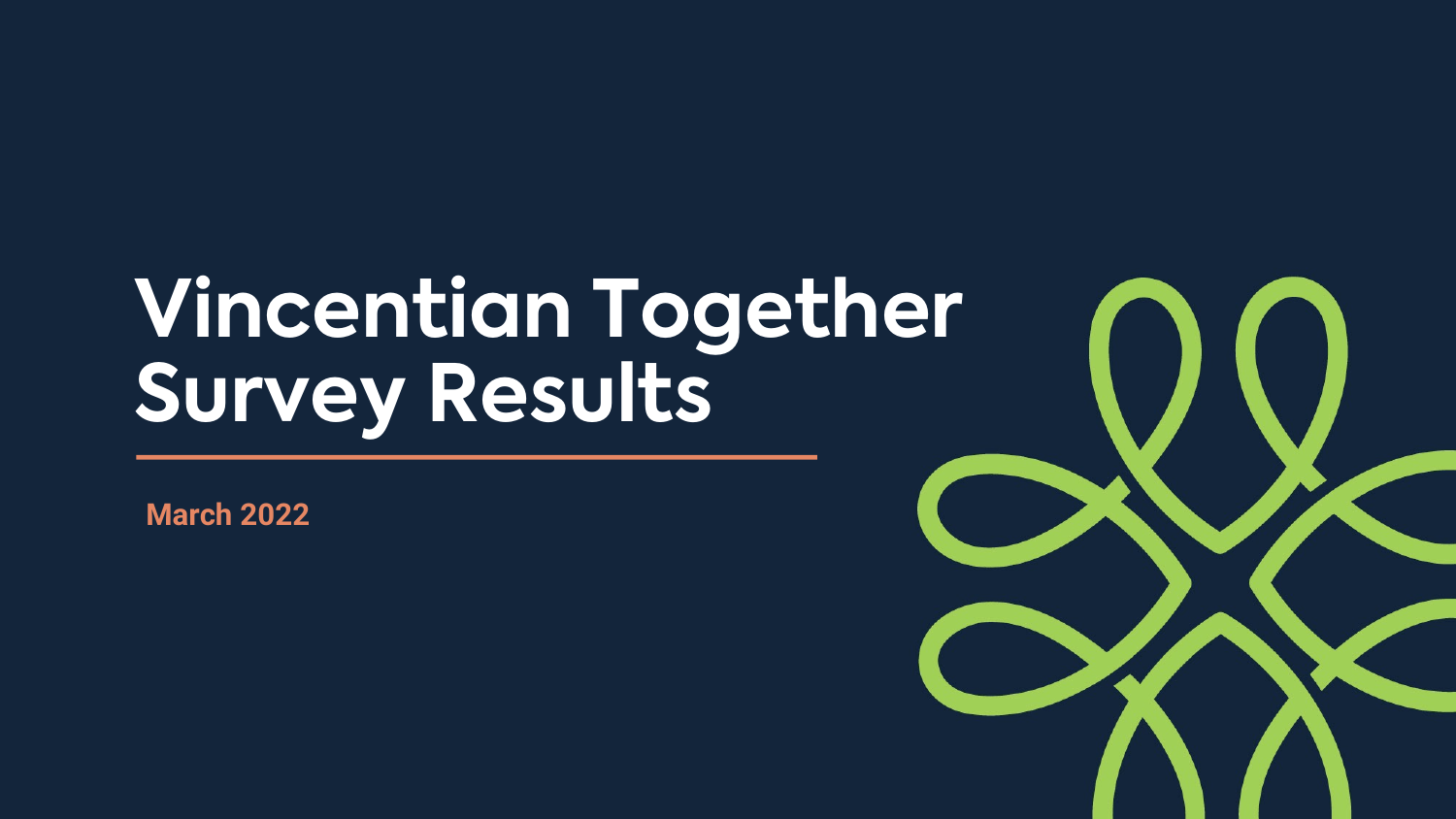### **Employee Survey – Facts and Figures**





#### **SURVEY RESPONDENTS BY FACILITY**



- **19** Corporate Office
- **5** Independent Living
- **7** Schenley Gardens
- **10** Vincentian de Marillac
- **38** Vincentian Home
	- **6** Vincentian Home PC
- **20** Vincentian Marian Manor
	- **1** Vincentian Marian Manor PC
- **24** Prefer Not to Answer

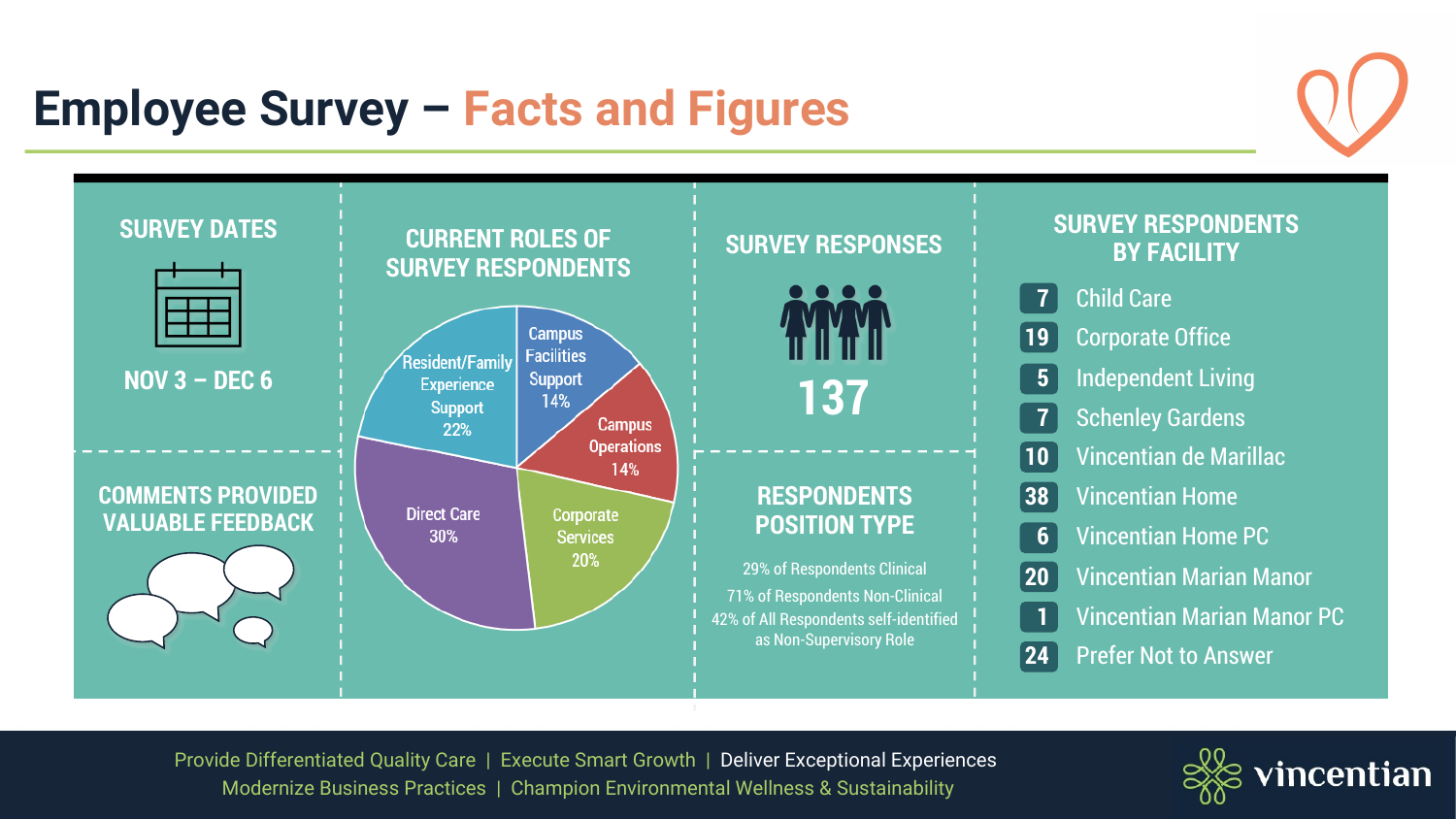



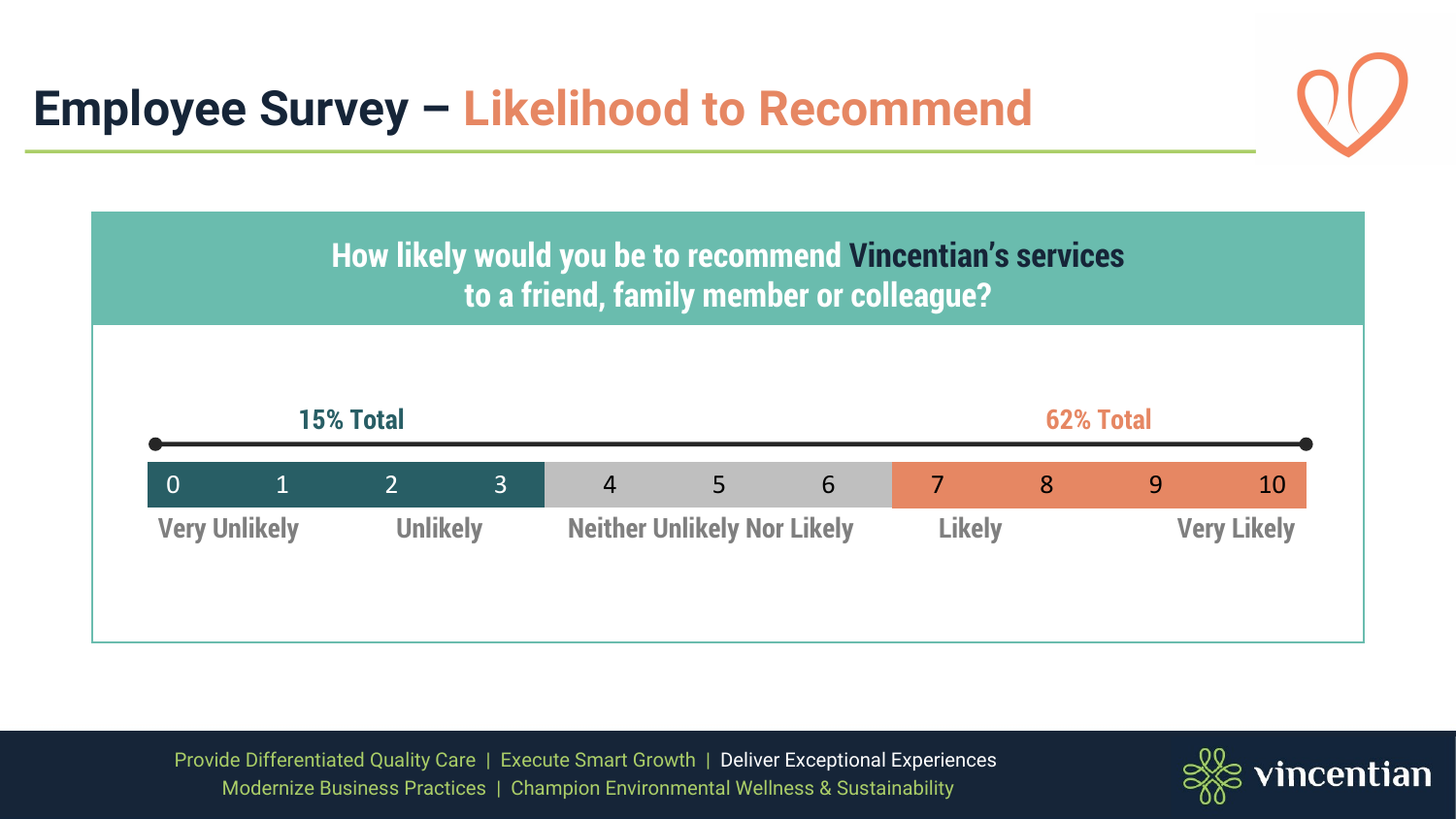



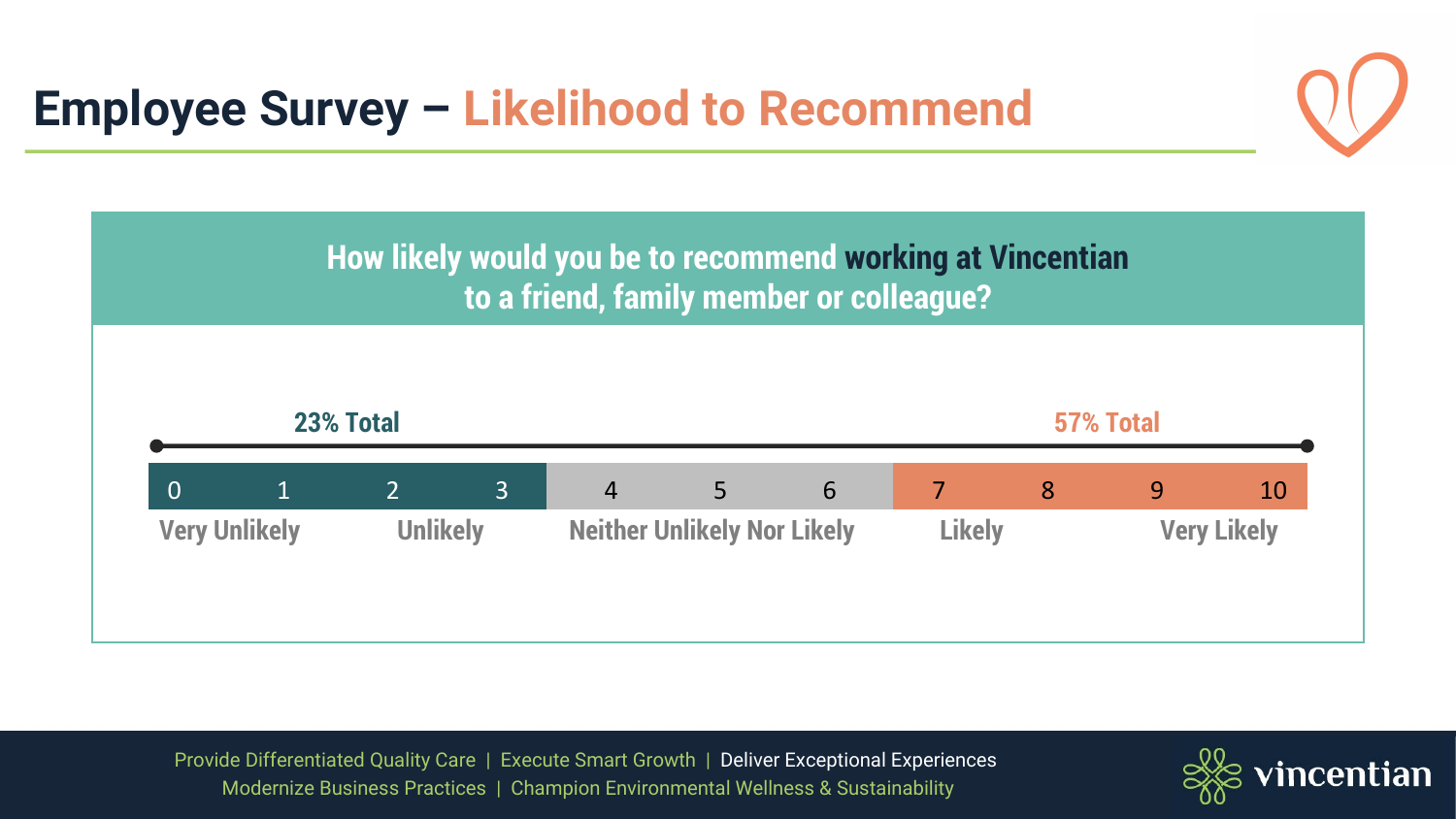### **Employee Survey Rank Factors for Overall Happiness at Work**

| 2020 | <b>FACTOR</b>                                   | 2021 | <b>FACTOR</b>                                               |                                             |
|------|-------------------------------------------------|------|-------------------------------------------------------------|---------------------------------------------|
| 4.30 | Feeling that my work is meaningful              | 4.24 | Feeling that my work is meaningful                          | >54% of respondents<br>ranked one of these  |
| 3.95 | Compensation, pay, benefits                     | 3.96 | Compensation, pay, benefits                                 | two factors as<br>#1 both years             |
| 3.56 | <b>Having work/life balance</b>                 | 3.94 | Having work/life balance                                    | <b>Work/Life balance</b><br>score increased |
| 3.39 | Relationships with colleagues who value my work |      | 3.28 T Flexible schedule                                    | <b>Flexible schedule</b>                    |
| 3.05 | <b>Flexible schedule</b>                        |      | <b>3.04</b> Pelationships with colleagues who value my work | surpassed<br>relationships with             |
| 2.75 | Opportunities to advance my career              | 2.54 | Opportunities to advance my career                          | colleagues                                  |

Survey respondents were asked to rank/reorder the listed factors that impact overall happiness at work in order of importance. Rankings were totaled and averaged for each factor to determine scores.

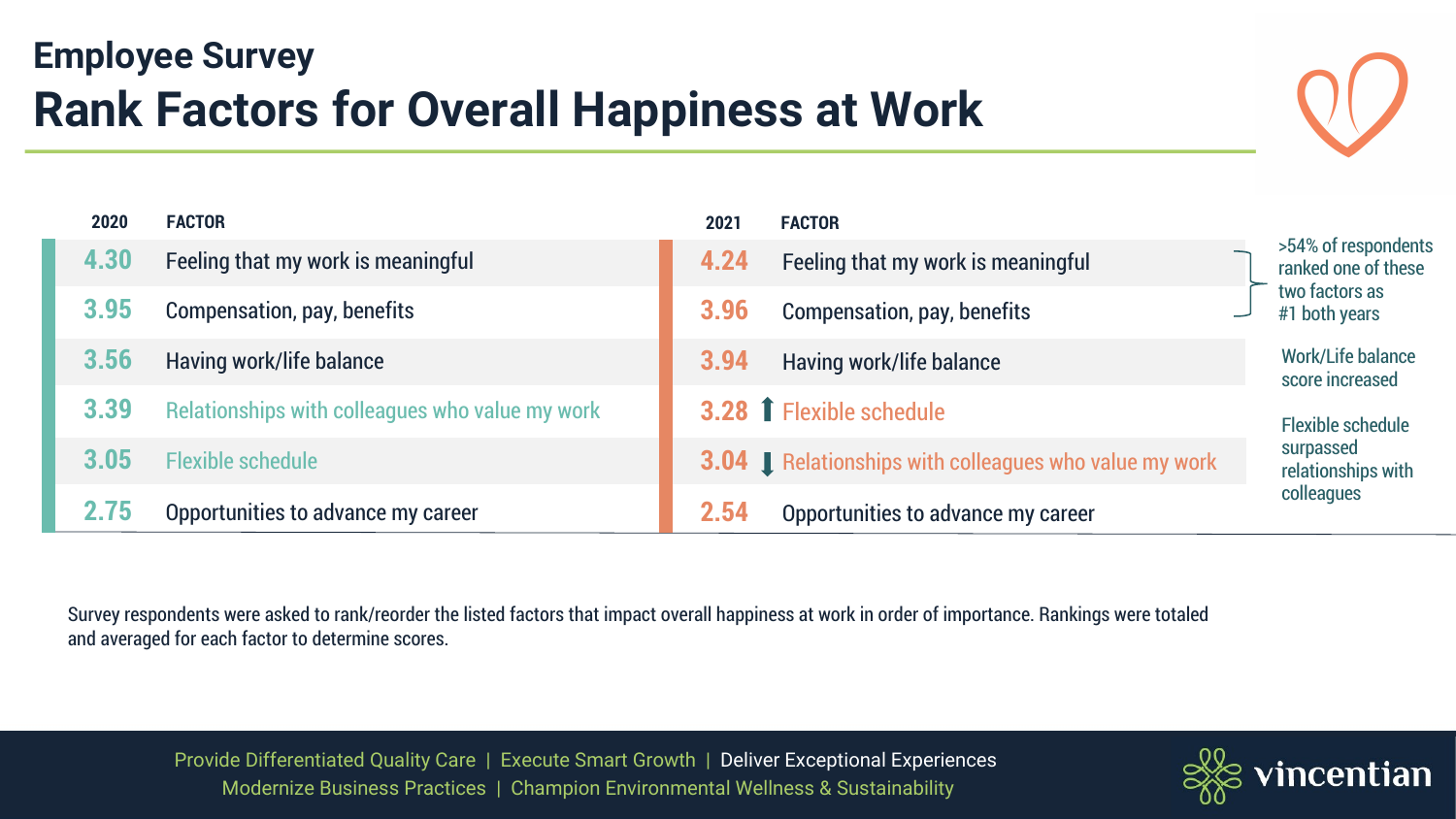## **Employee Survey – Comparison 2021 vs. 2020**

| 2021 | 2020       |                                                                                               | 2021   | 2020 |
|------|------------|-----------------------------------------------------------------------------------------------|--------|------|
| 54%  | 46%        | Corporate communications keeps me informed<br>with relevant Vincentian information.           | 64%    | 619  |
| 53%  | 49%        | My manager (or someone in management) has<br>shown a genuine interest in my career aspiration | $-56%$ | 649  |
| 52%  | 52%        | I feel connected to employees throughout the<br>organization.                                 | 67%    | 699  |
| 48%  | <b>54%</b> | I would stay with Vincentian if offered a similar<br>position elsewhere.                      | 85%    | 849  |
| 50%  | 56%        | I feel valued as an employee.                                                                 | 91%    | 899  |
| 52%  | 56%        | Day-to-day decisions here demonstrate that<br>quality and improvement are top priorities.     |        |      |

| 2021       | 2020 |                                                                                    |
|------------|------|------------------------------------------------------------------------------------|
| 64% 61%    |      | I have access to the learning and<br>development I need to do my job well.         |
| $56\%$ 64% |      | Working at Vincentian allows me to achieve a<br>good work/life balance.            |
| 67% 69%    |      | I feel connected to Vincentian's mission in my<br>daily work.                      |
| 85% 84%    |      | Vincentian welcomes employees of all<br>backgrounds, characteristics, and beliefs. |
| 91% 89%    |      | I know what I need to do to be successful in<br>my role.                           |

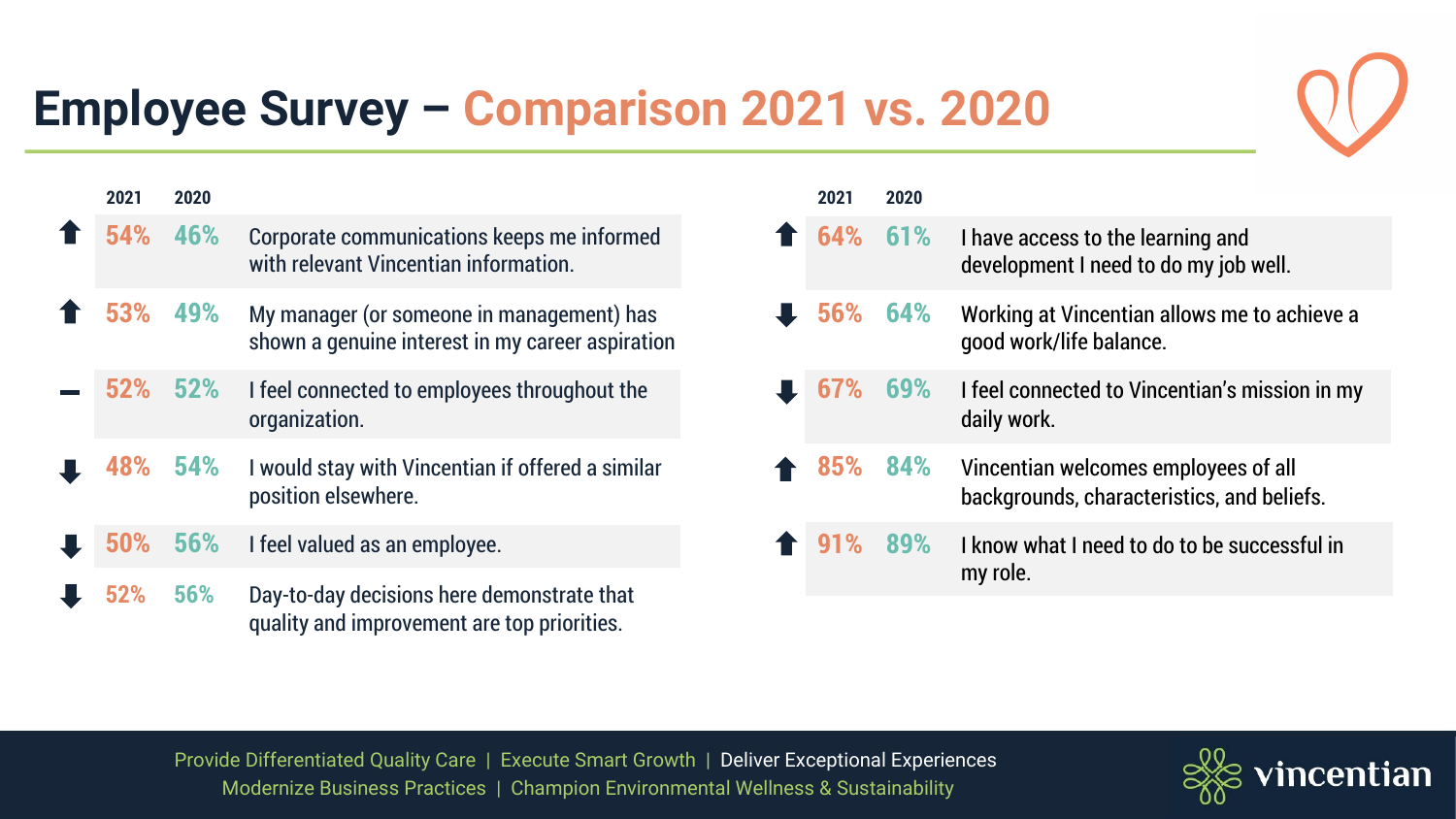

## **Employee Survey – Noteworthy Improvements**

#### BIGGEST IMPROVEMENT

"Corporate Communications keeps me informed with relevant Vincentian information."

- 8% increase of respondents who agree/strongly agree
- In 2020 this question had the largest percentage of disagree/strongly disagree responses.
- Several targeted communications initiatives between 2020-2021 likely influenced this improvement.

#### BIGGEST IMPROVEMENT

"My manager (or someone in management) has shown a genuine interest in my career aspirations."

- 4% increase of respondents who agree/ strongly agree and 3% decrease of respondents who disagree/strongly disagree.
- Opening of the Vincentian Learning and Engagement Institute in Spring 2021 has likely heightened awareness and conversations of professional development opportunities

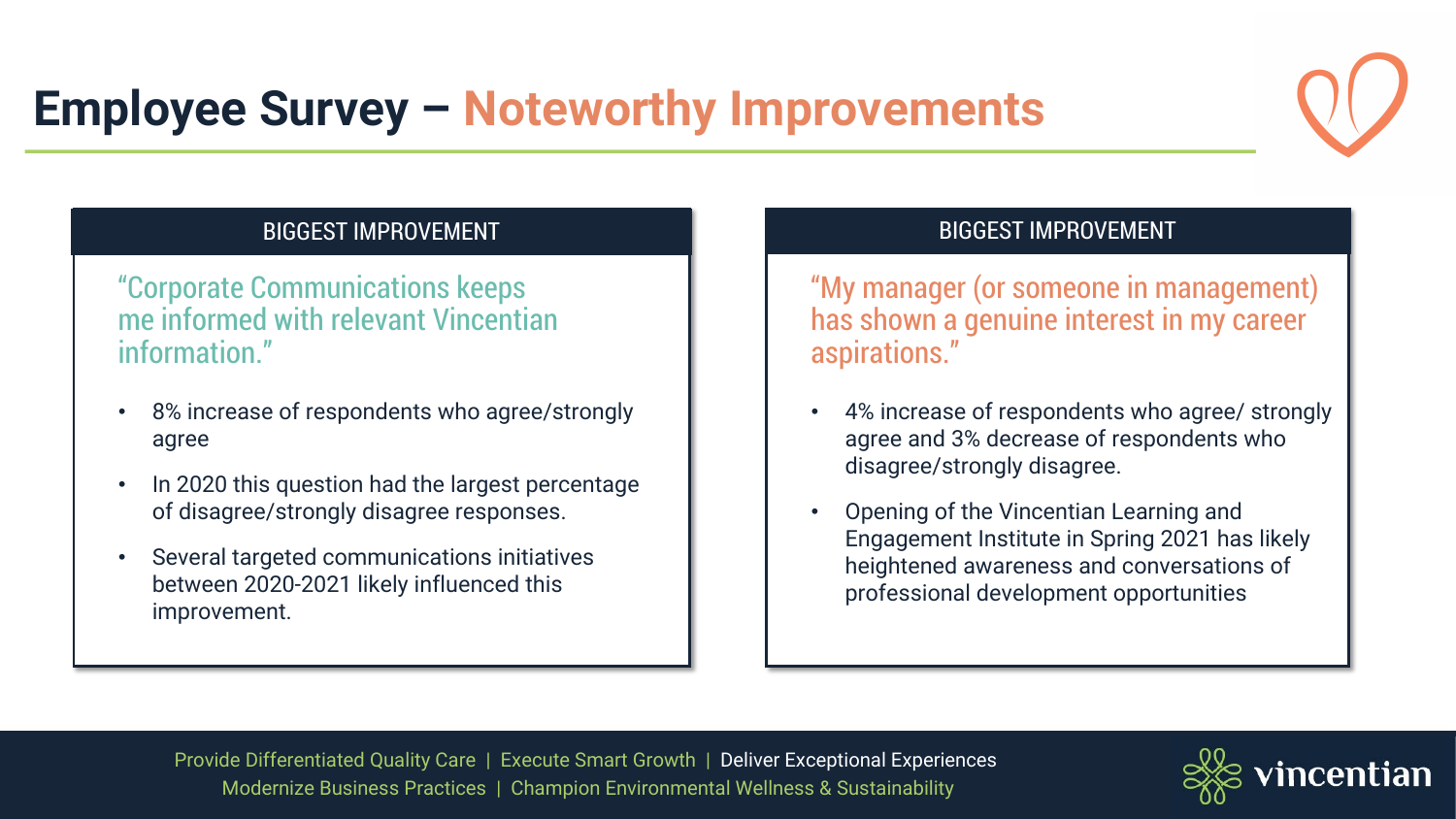### **Employee Survey Reasons I Enjoy Working for Vincentian**



#### **Residents and Co-workers**

"I feel that it is a very good organization. I enjoy the people that I work with. I feel a strong sense of purpose in being helpful to the staff and residents."

#### **Flexible Schedule**

"I enjoy the flexible schedule and have always felt supported in my role."

#### **Faith and Spiritual Life**

"I love working for a Catholic organization and having access to spiritual resources for the residents."

#### **Making a Difference**

"I have the opportunity to truly impact change."

#### **Culture of Compassionate Care**

"I genuinely believe we do Elder Care the way it is supposed to be done – fiscally responsible but also with care and compassion. Most facilities within other organizations lack compassion."

#### **Meaningful Mission**

- "Feeling that my work is meaningful and impacting others;"
- "The mission of Vincentian."

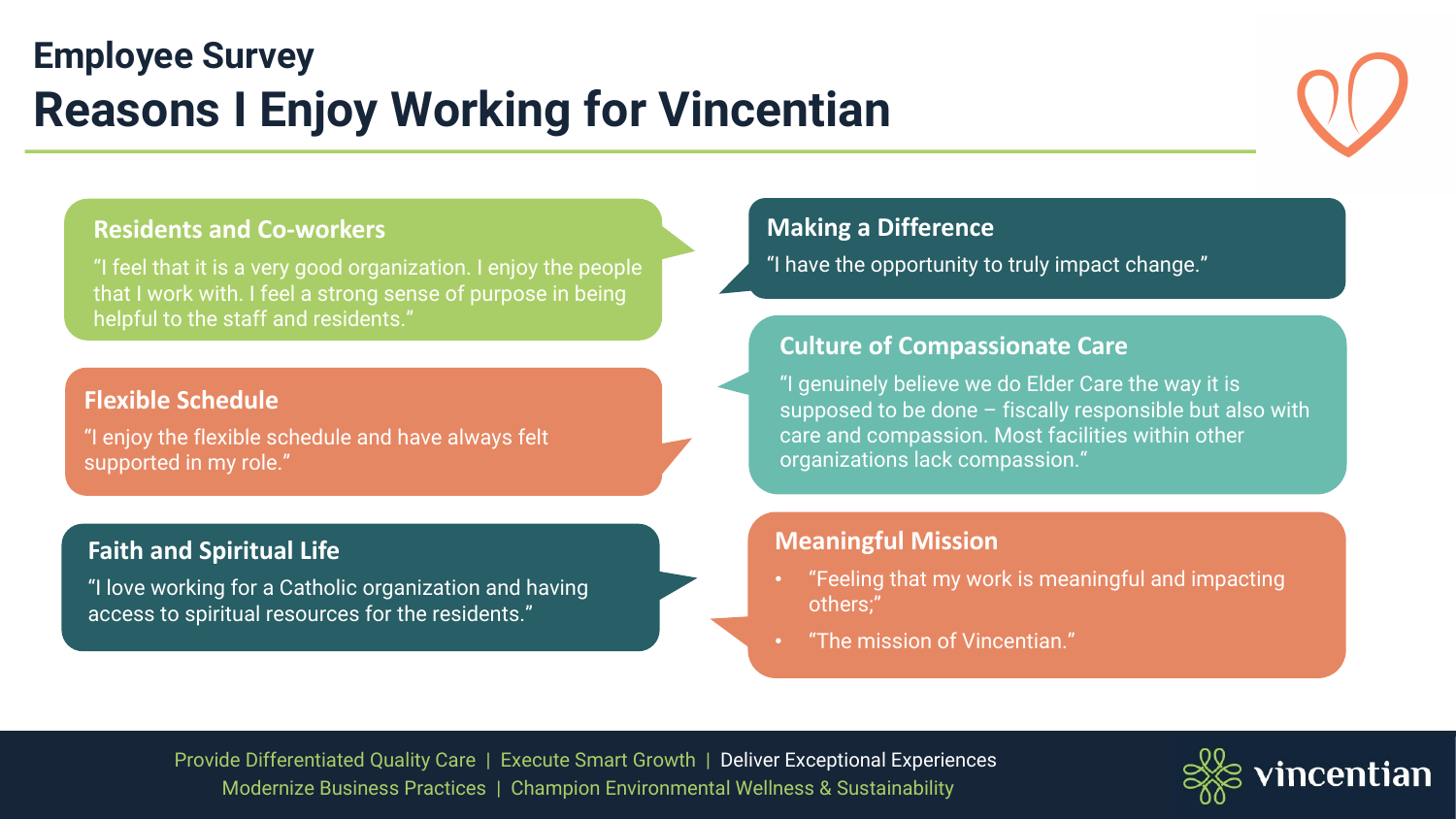### **Employee Survey One Way Vincentian Can Better Communicate with Me**



#### **Meetings / Presence**

- "More in-person presence from senior leadership on campuses."
- "Supervisors should meet with their staff regularly."

#### **Interactions / Responsiveness**

- "Provide explanations for certain decisions."
- "Talk, listen and act on the concerns you encourage staff to bring to you. It does no good to ask what they want/need and then nothing happens."

#### **Communication Channels**

- "Increase the text messages and emails. They're an easy way to get info out."
- "Utilize the Cliniconex system to its fullest potential as it goes directly to employees/ families' phones and/or emails."

#### **Content / Material**

- "Email updates to all departments when there are changes in policy."
- "Simplify the language."
- "A manual that explains my benefits, vacation, sick time policy, pay scales and performance reviews etc."